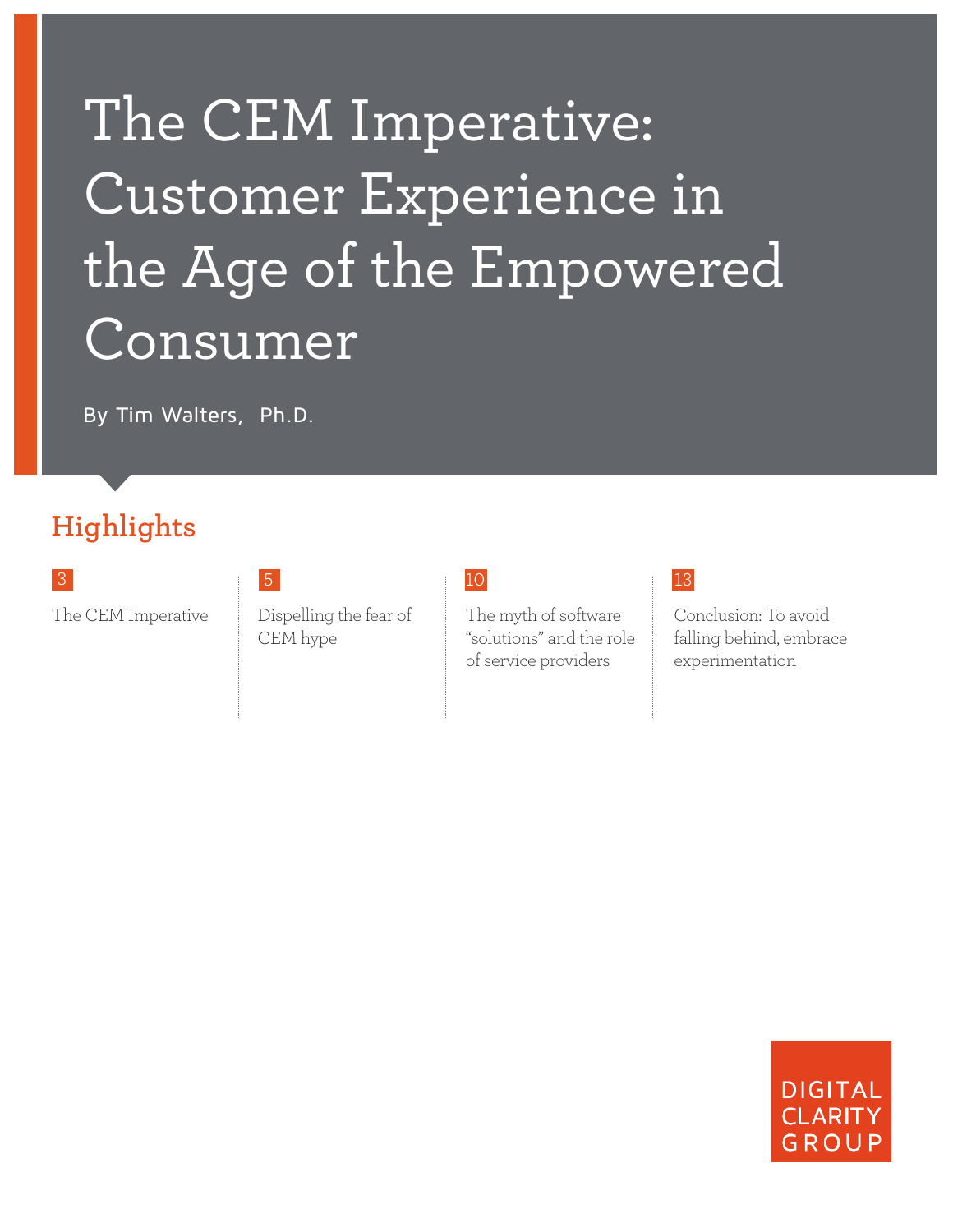## Executive Summary

The forces of digital disruption have empowered consumers and created growing demand for rich, engaging, and consistent experiences across multiple channels and touchpoints. Customer experience management (CEM) designates an evolving set of practices, technologies, partnerships, and business values that, taken together, enable organizations to orchestrate, offer, and optimize consistently superior customer experiences. Mastering CEM is an imperative because the quality of the experiences you offer and support will increasingly determine the fate of your company.

As a business discipline, CEM requires a deep, company-wide commitment to understanding and serving the needs and expectations of customers. It is certainly not a software solution that can be purchased, plugged in, and turned on. Nevertheless, because most interactions are either conducted in digital channels or at least draw upon digital assets, resources, and data, companies deploy a broad, growing, and rapidly shifting ecosystem of technologies to support CEM.

CEM is hard, complicated, and new.1 Very few organizations have all of the in-house resources necessary to deploy the technologies, formulate the strategies, and optimize the outcomes. Most companies should – and will – turn to external service providers (digital agencies, system integrators, consultants, etc.) for assistance, at least in the initial phases.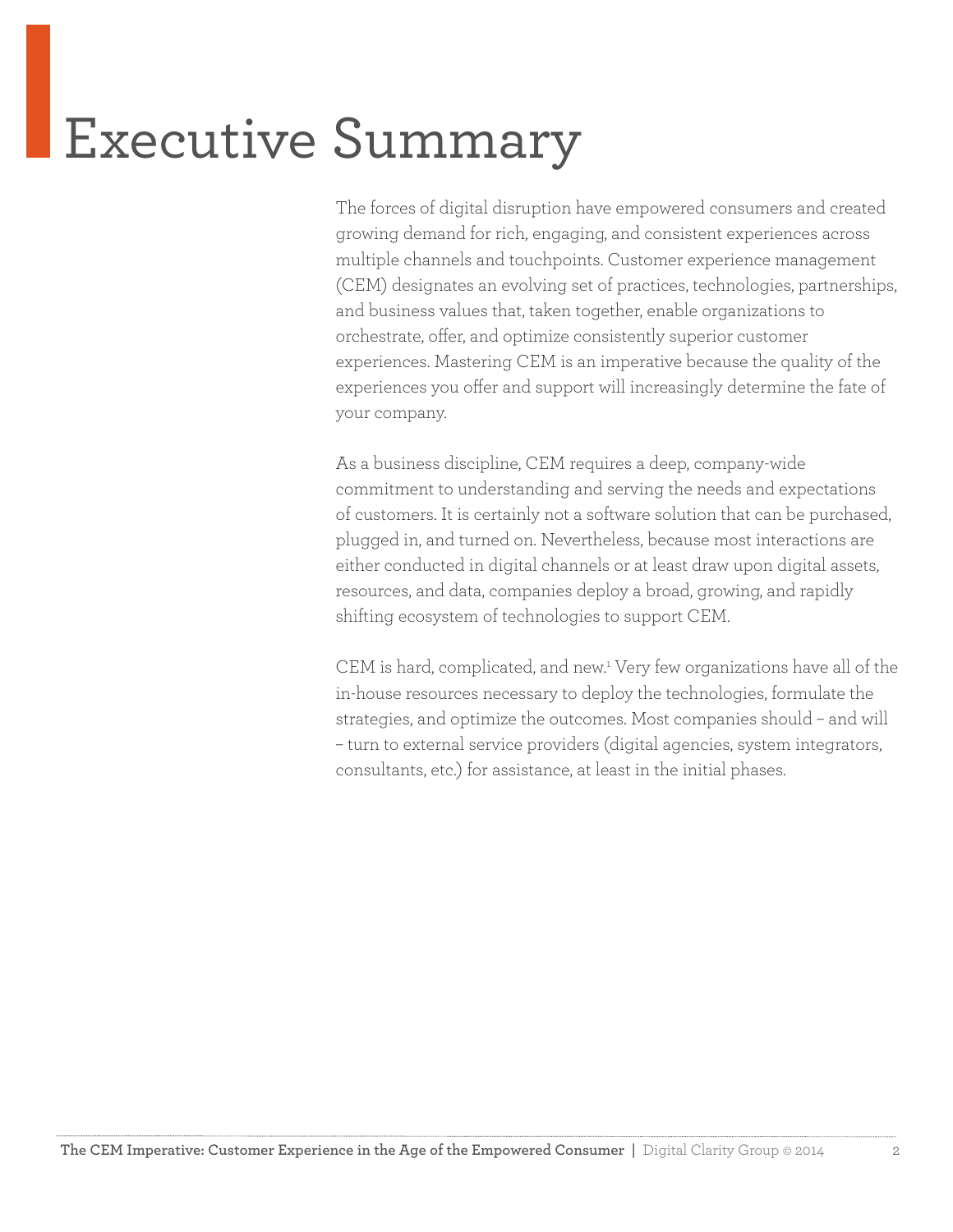## The CEM Imperative

The forces of digital disruption are radically altering how we all access and consume information, communicate and socialize, and shop and purchase. Ubiquitous connected devices, social networks, cloud services – these and other innovations have already essentially inverted the relationship between sellers and buyers, between brands and customers.

Consumers are empowered by information and shared opinions, and they are emboldened by choice. They have developed an appetite for rich and rewarding interactions, and they rarely hesitate to seek alternatives when disappointed. Increasingly, companies will succeed and fail according to the quality of the digital experiences that they offer.

### Consumers have acquired voice and choice

Information is power, and consumers have seized the advantage granted to them by digital disruption in ways that many companies may not yet fully appreciate. Above all, they have become incredibly demanding and fickle. According to a recent Harris Interactive survey, only 1% of US consumers feel that their expectations for good customer service are always met (see Figure 1).<sup>2</sup> And when companies fail to live up to expectations, consumers don't hesitate to take action: 89% report that they have switched their business to a competitor after a poor experience.3 Indeed, consumers are so hungry for positive experiences that 86% say that they will pay extra to ensure them – and up to 25% more.4 In other words, the social and mobile web has made consumers so demanding and exacting that in some cases *they will pay you* to improve the quality of the experiences you provide.

### The shocking cost of getting customer experience wrong

CEM is not a "nice to have" that can wait until the economy improves, budgets increase, or a new factory is funded. It must be a top priority today – and we can in fact quantify that priority. In a recent worldwide survey, more than 1,300 senior business executives estimated that failing to provide "positive, consistent, and brand-relevant" customer experiences could ultimately cost them 20% of total revenue.5 That's a depressing \$50 million for a company with \$250 million in revenue – and it's very likely an *underestimation*,

Figure 1

## **The Unyielding Demands of Empowered Consumers**

**Say their expectations for customer experience are always met 1%**

**89%**

**Say they have switched business to a competitor due to poor customer experience**

**86%**

**Say they will pay extra for great customer experience**

Source: Harris Interactive survey of U.S. consumers, 2011. Sponsored by RightNow.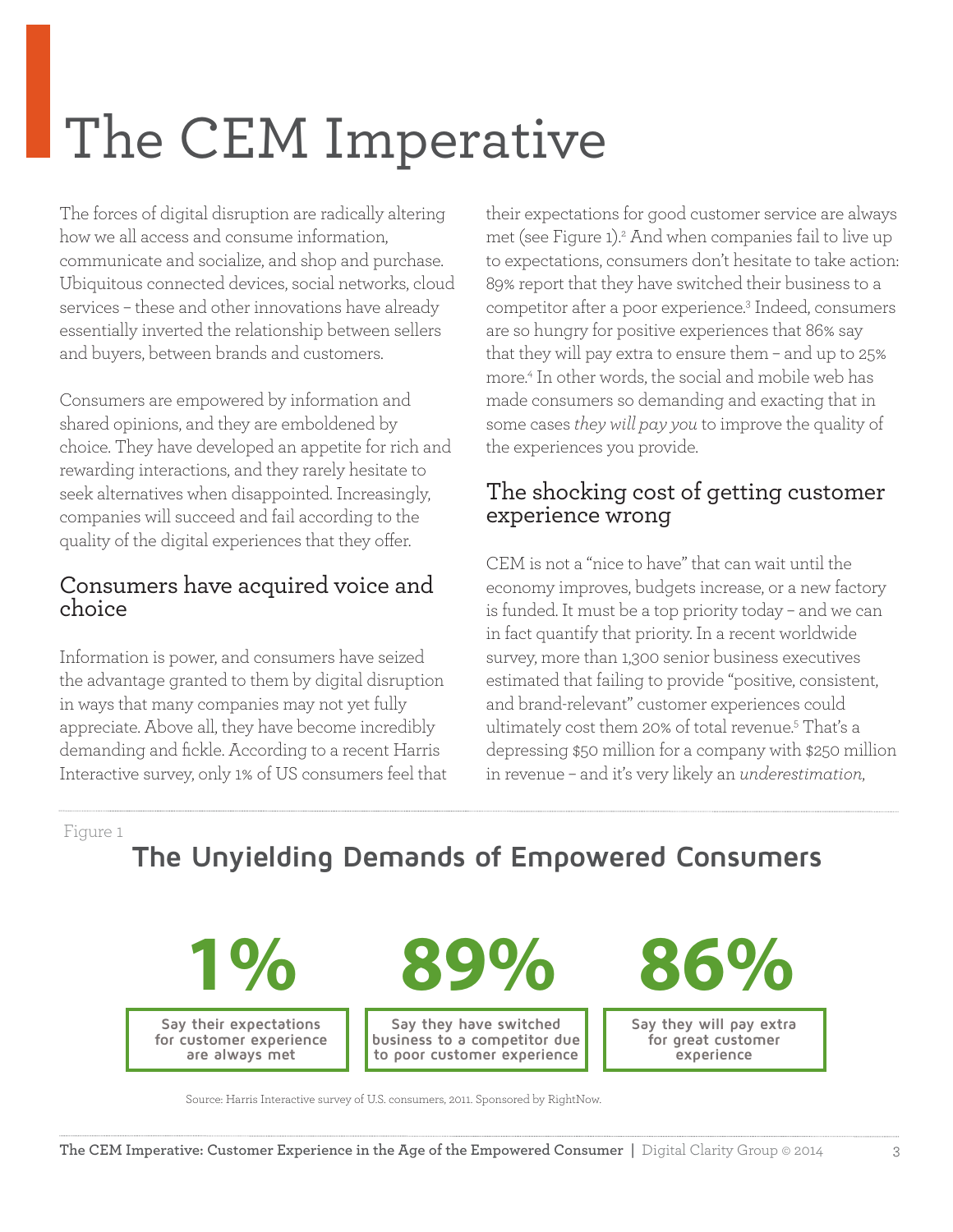since the same executives estimated that 49% of their customers would abandon them due to poor experiences, whereas consumers say the true number is almost twice that much.<sup>6</sup>

## A working definition of CEM

At Digital Clarity Group, we believe that the definition of customer experience management necessarily begins with the notion of customer experience, as follows:

*Customer experience (CX) is the totality of a customer's interactions with a company or brand. Note that in this definition, customer refers as well to prospects – those who have not yet conducted a transaction with the company – and that the totality of interactions includes all channels and touch points over the entire life of the relationship.* 

*As a business discipline, customer experience management refers to the strategies, processes, skills, technologies, and commitments that aim to ensure positive and competitively outstanding customer experiences.* 

*With specific reference to technology, CEM names the array of software tools that organizations use to create, store, deploy, analyze, and optimize the aggregations of digital content that make up or contribute to the user experiences on both digital and nondigital channels.* 

Several important insights follow from this definition:

- CEM is not just sales enablement. Increasing the percentage of interactions that convert into sales can be a highly desirable outcome of CEM for many companies. CEM, however, extends far beyond demand generation and "contact to conversion" to include brand awareness, social presence, customer support, advertising, packaging, and *the totality of a customer's interactions* with a company. For the same reason, CEM should not be reduced (as it frequently is by some vendors) to call center optimization, CRM, or any marketing- or salescentric systems.
- CEM extends beyond digital. A consumer's perception of a company or brand is obviously influenced by many nondigital interactions, whether they be face-to-face exchanges, call center conflict resolution, the color of the envelope in which the bill is delivered, or the public utterances of the CEO. This means that delivering great customer experiences requires a company-wide cultural commitment to customer-centricity. Moreover, "analog" interactions are increasingly replaced by, supplemented with, or informed by digital assets and information. At some Home Depot stores, for example, shoppers can scan QR codes to instantly view product details, instructional videos, and user reviews on their mobile device.7 Because so many interactions are either conducted in digital channels or at least draw upon digital resources, companies increasingly turn to a broad ecosystem of technologies to support many aspects of CEM.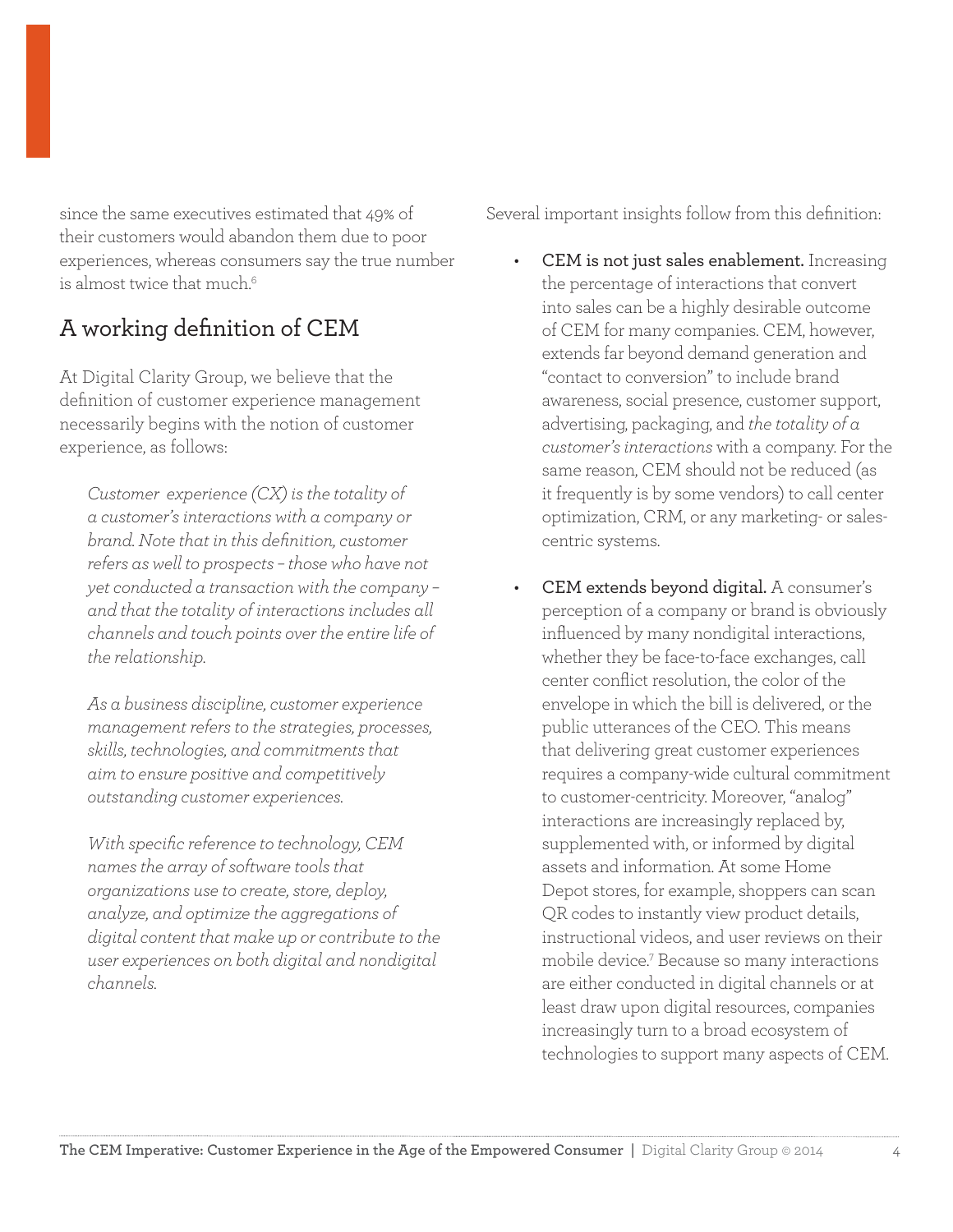- There is no single CEM software category. Despite the suggestions of some vendors, CEM is not the name of a software solution that can be purchased, plugged in, and turned on. The ecosystem of applications that can be deployed for CEM is diverse, growing, and rapidly shifting. The appropriate combination software is also dependent upon the particular needs, contexts, skills, and goals of a given organization. A few vendors now offer suites that combine many of the key functionalities for CEM, including WCM, analytics, personalization, marketing campaign management, and mobile enablement.8 As CEM efforts expand beyond browser and mobile interactions, broader enterprise systems such as CRM, ERP, internal collaboration, and information governance will integrate with such marketing-centric tools to support the complete customer journey.
- A CEM solution requires far more than software. Understanding your requirements and selecting the appropriate technologies is only the beginning. The software becomes a "solution" only when it has been *implemented, integrated* with other systems, and *incorporated* into ongoing business processes. Organizations increasingly turn

to outside service providers, such as digital agencies, systems integrators, and consultants, to assist with the breadth of CEM planning and execution, which can include very earlystage user research and design activities, and extend into constantly optimized engagement scenarios.

### Dispelling the fear of CEM hype

Customer experience management remains a controversial topic. Although the concept of the customer experience can be clearly defined, as above, the psychology of experiences and of an individual's perception of given interactions is still under investigation.9 At the practical level, some observers question whether customer experiences can be "managed."10 In addition, since the appeals to embrace CEM come frequently (but not exclusively) from vendors – representing a confusingly diverse spectrum of software applications – some observers are justifiably suspicious that the jargon of customer experience is merely hype designed to sell more software and services<sup>11</sup>

The accusation that CEM – or any other technology or service – is "just hype" is easy to deal with. First, dig into history a bit and you'll notice how hilariously wrong such dismissals have been in the past: From mainframe computers and PCs to smartphones, from e-commerce

## "The demand for cohesive, omnichannel digital experiences arises from customers, not from vendor hype."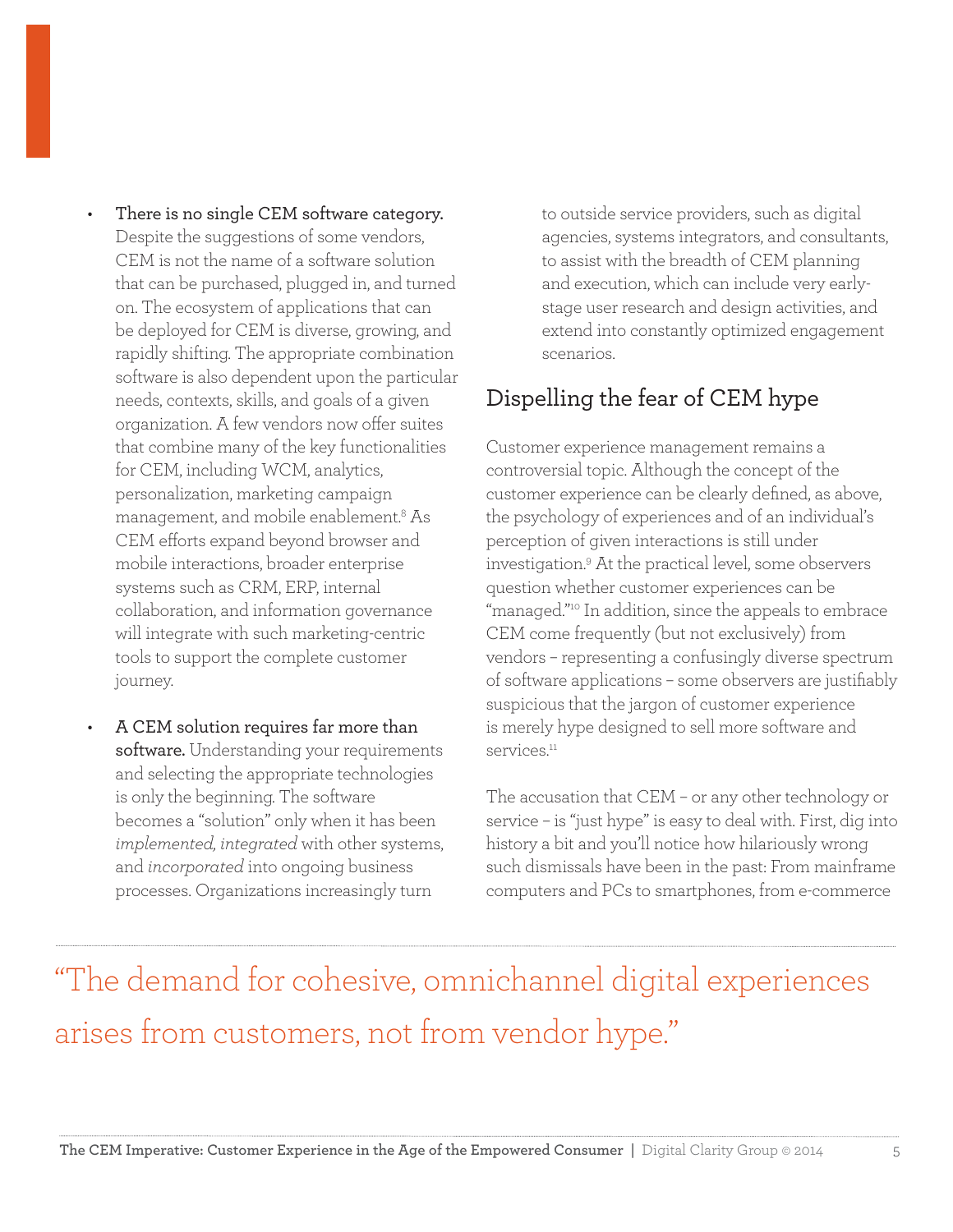to e-books, from social networks to 140-character microblogging – breakthrough innovations are inevitably accompanied by Cassandras who deny their value and denounce their proponents.

Moreover, the fact is that vendor marketing (at least for relatively complex technologies and services) *always* has an element of hype. The vendors state what the product can do. It's up to the buyers to determine what it will be able to do for them, given their existing environment, skill levels, and other constraints. (And that, after all, is the point of a wellrun vendor evaluation and selection process.12)

While it is necessary to question vendors' marketing claims, and while it is of course true that no software platform can address and "solve" CEM, ignoring the challenges of CEM puts companies in extreme peril. *The demand for cohesive, omnichannel digital experiences arises from customers, not from vendor hype.* If your business does not feel the pressure of that demand, no marketing rhetoric should compel you to take action – although you might want to confirm that you still have customers.

### Customer experience? We tried that

The other, better reason to be suspicious of CEM is that customer experience has existed as a discipline and corporate program for decades.<sup>13</sup> During most of that time, the experiences of customers were generally unremarkable and often dreadful. Information and insights were controlled by monopolies and doled out on their terms. For example, you could read about a beach resort in its brochure. You could ask a travel agent – who was probably getting commissions from the hotel – for more information. You could read a few sentences about the resort in a travel guide. And what if the reality didn't match the marketing? You could lick a stamp and mail a letter to the complaint center, where your side of the story would die in a pile with its equally impotent peers.

If that's what CX produced in all those years of trying, who needs CEM? Or, rather, if companies have already done it – and done it poorly – how can CEM be an imperative today?

### How digital disruption called forth CEM

The answer is (once again) the forces of digital disruption. Social, mobile, video, cloud – these are the established Four Horsemen of the digital apocalypse, but there are many others.<sup>14</sup> The Internet itself is the critical foundation of digitalization, of course. But as long as the web remained a brochure-like, one-way communications medium, it did little to change the relationship between brands and buyers.

"In the past, disgruntled consumers could lick a stamp and mail a letter to the complaint department, where it would die in a pile with its equally impotent peers."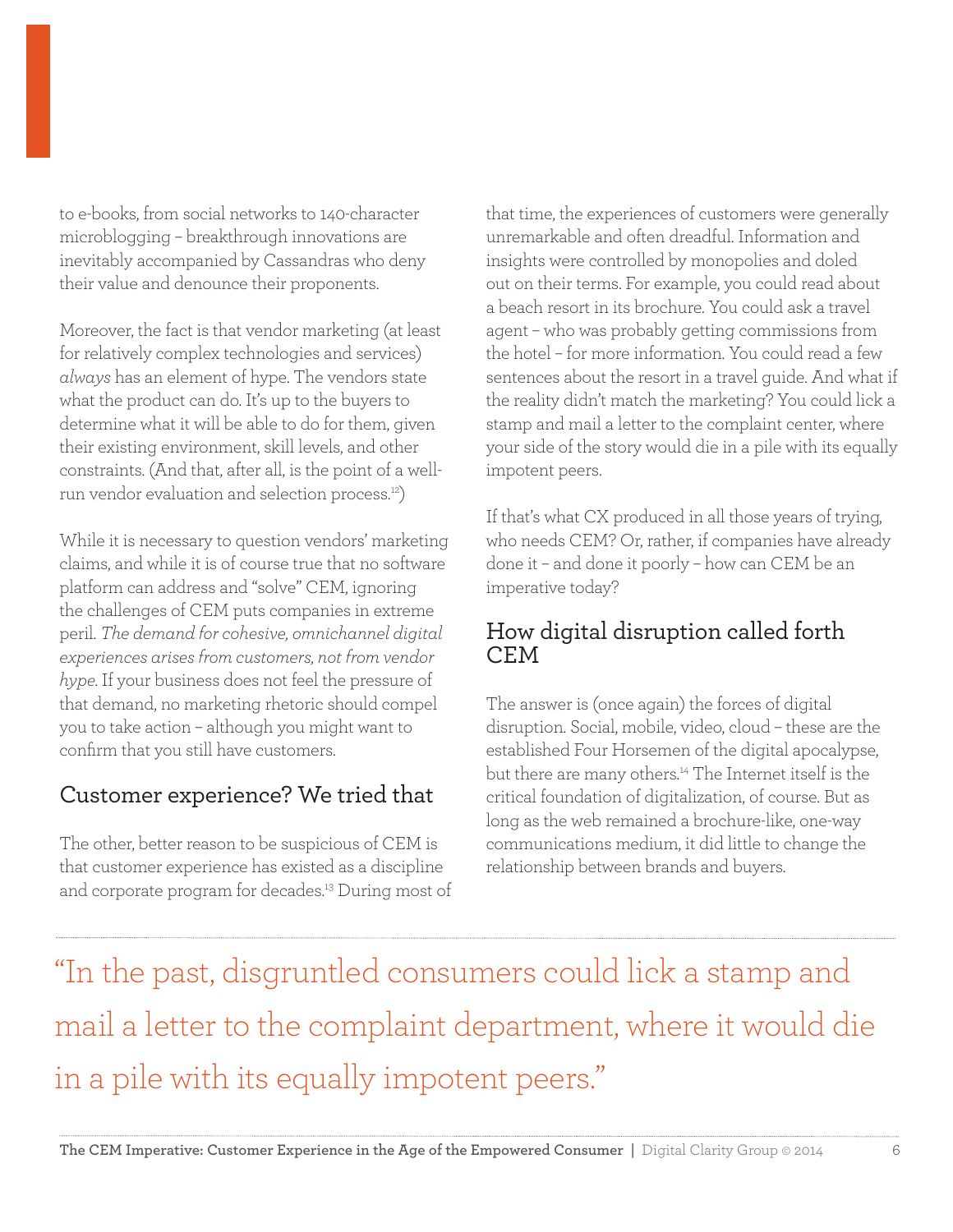With the social revolution of Web 2.0, consumers became publishers – your opinions reached not tens but tens of millions, and the ineffectual complaint letter became a viral video. The power dynamics shifted so completely and quickly that you can still bring a smile to the faces of consumers and cold sweat to the brow of brand owners just by whispering the curious phrase, "United breaks guitars."15

The social web forced businesses to end the drip-feed monologue and begin a conversation with consumers – and then handed control of the conversation to the crowd. It eroded "customer loyalty" by exposing it, in many cases, as enslavement enforced by the ignorance of alternatives. It created a very tall soapbox for anyone who wished to condemn (or compliment) a product or service, and it enabled a boundless, constantly updated trove of information where previously there were corporate ministries of propaganda. It granted voice and choice to the disenfranchised.

#### Mobility creates ubiquitous content consumption

The social disruption transformed the web from a solitary activity into a force of solidarity, and it fundamentally changed the use and meaning of the web as a medium. However, it is the rapid adoption of smart mobile devices that has provided the explosive force behind the CEM imperative.

The unexpected popularity of smartphones and tablet computers has established new empires and destroyed others. But this "mobile shift" does not mean that we abandon "fixed" PCs for handheld devices. Rather, it means that we escape from the chains that made access to computing and connectivity an occasional and temporary activity dictated by the location of a machine. The mobile shift designates the transition from scarce and restricted access to computing services to *ubiquitous access*. It is not about a type of computer, but a mode of consumption. Not a different kind of thing, but a different mode of being (see Figure 2).16

Figure 2



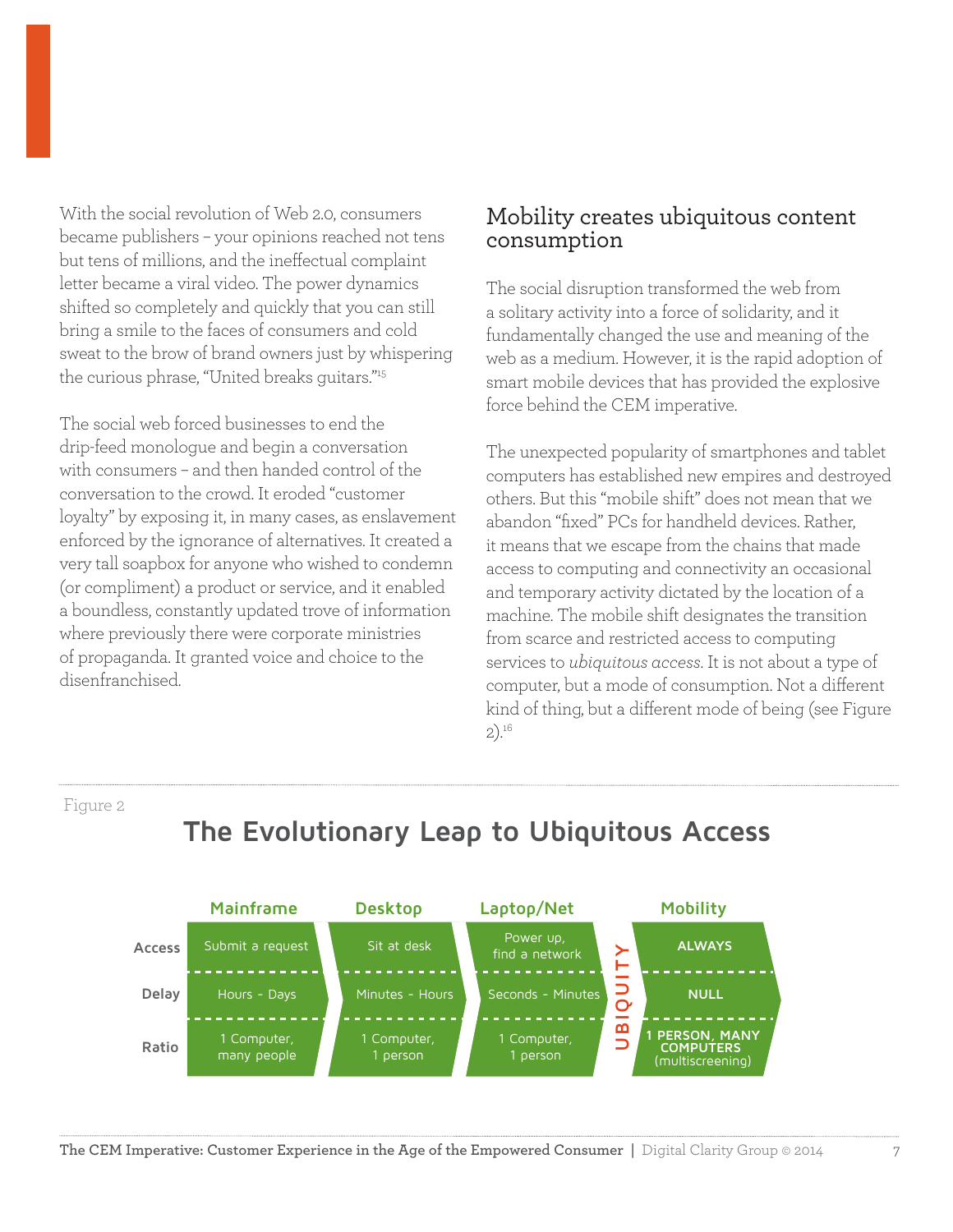Figure 3

## **The Cycle of Connectivity and Content Consumption**



The mobile shift creates a cycle of accessibility, connectivity, and content consumption (see Figure 3). In this cycle, the ownership of multiple connected devices ensures that the Internet and computing services are always at hand – literally. This *ubiquitous connectivity* encourages consumers – as well as businesses and employees – to use the Internet for real-time, *task-oriented activities*. Cloud resources, predictive analytics, and embedded sensors can make information *more intelligent and relevant.*

The product of this ever-accelerating cycle is *ubiquitous content consumption*. This means, first, that digital content, information, and experiences are available (in principle) anytime and anywhere. Consumers quickly take advantage of this access; witness the rapid and unforeseen rise in practices

such as multiscreening during television broadcasts, "showrooming" in retail stores, and real-time journalism on Twitter. Ubiquity means that digital content and data increasingly informs and mediate virtually every aspect of existence. (Google Glass and similar wearable devices represent the obvious next stage in this development, but it is in fact an evolution that extends back to at least the advent of the mainframe computer, and it is arguably present in every process of technological optimization.)

### A new understanding of "consumers" and the advent of CEM

Ubiquity calls for a new understanding and definition of the term *consumers*. Rather than remain as actual or potential *buyers of goods and services*, consumers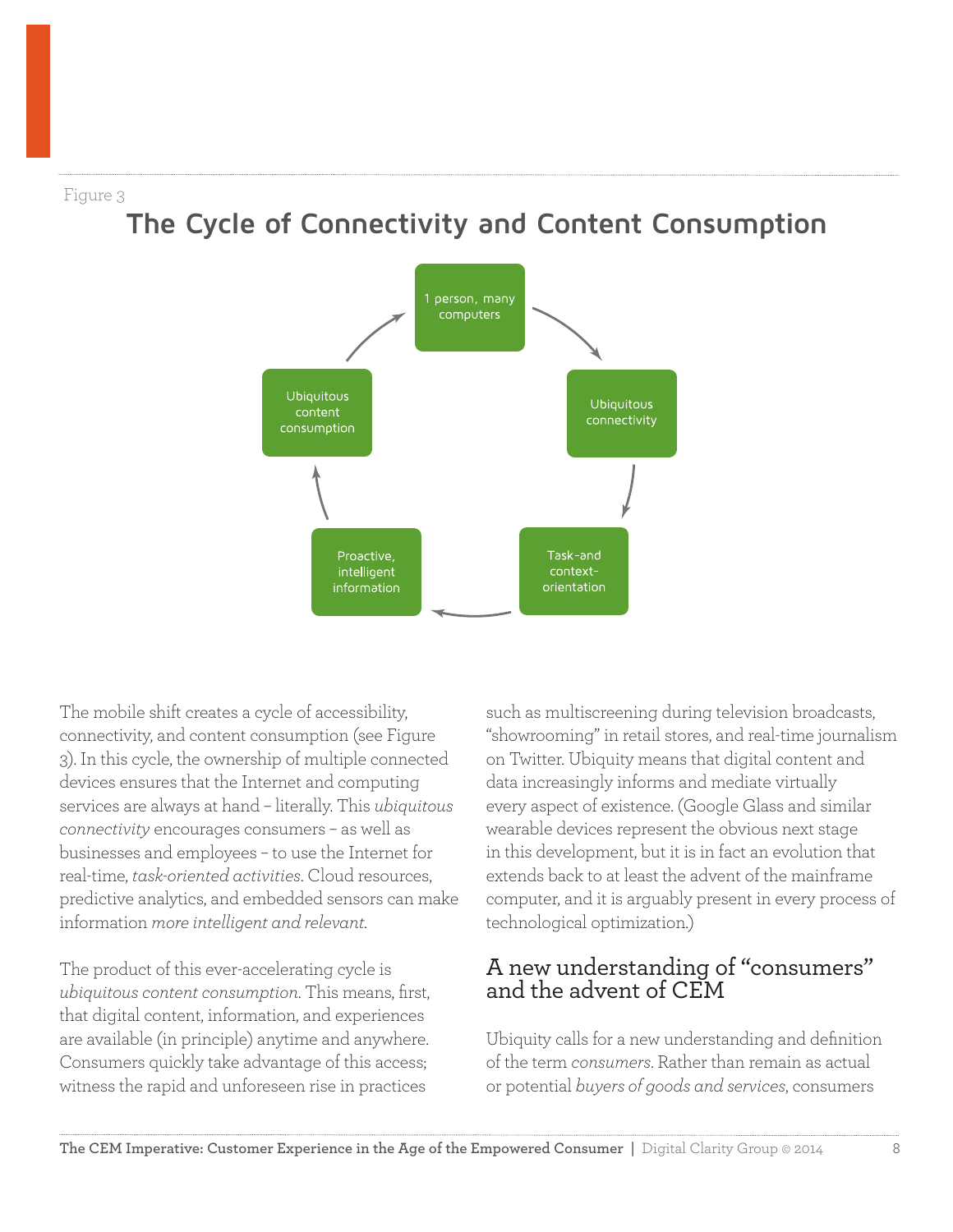Figure 4

## **The Consumer's Insatiable Appetite for Exceptional Experiences**



become insatiable, voracious, and uninhibited *consumers of exceptional experiences.* The purity of their appetite means that exposure to a marginally more engaging or desirable experience quickly morphs into an expectation – and then a demand – for similar or superior experiences (see Figure 4).

A great customer experience is not something you can choose to provide or withhold. It is something consumers crave, need, and can always find. It is not something you can put off until the economy improves

or the budget grows because consumers don't care about your budget, and a sour economy only makes them more desperate for desirable digital distractions. Consumers already have great digital experiences and respond to them positively. The only question is whether you are going to be one of their providers of choice. CEM is an imperative because you're either competing with superior customer experiences — or you're not even part of the game.

"Consumers already have great digital experiences and respond to them positively. CEM is an imperative because you're either competing with superior customer experiences — or you're not even part of the game."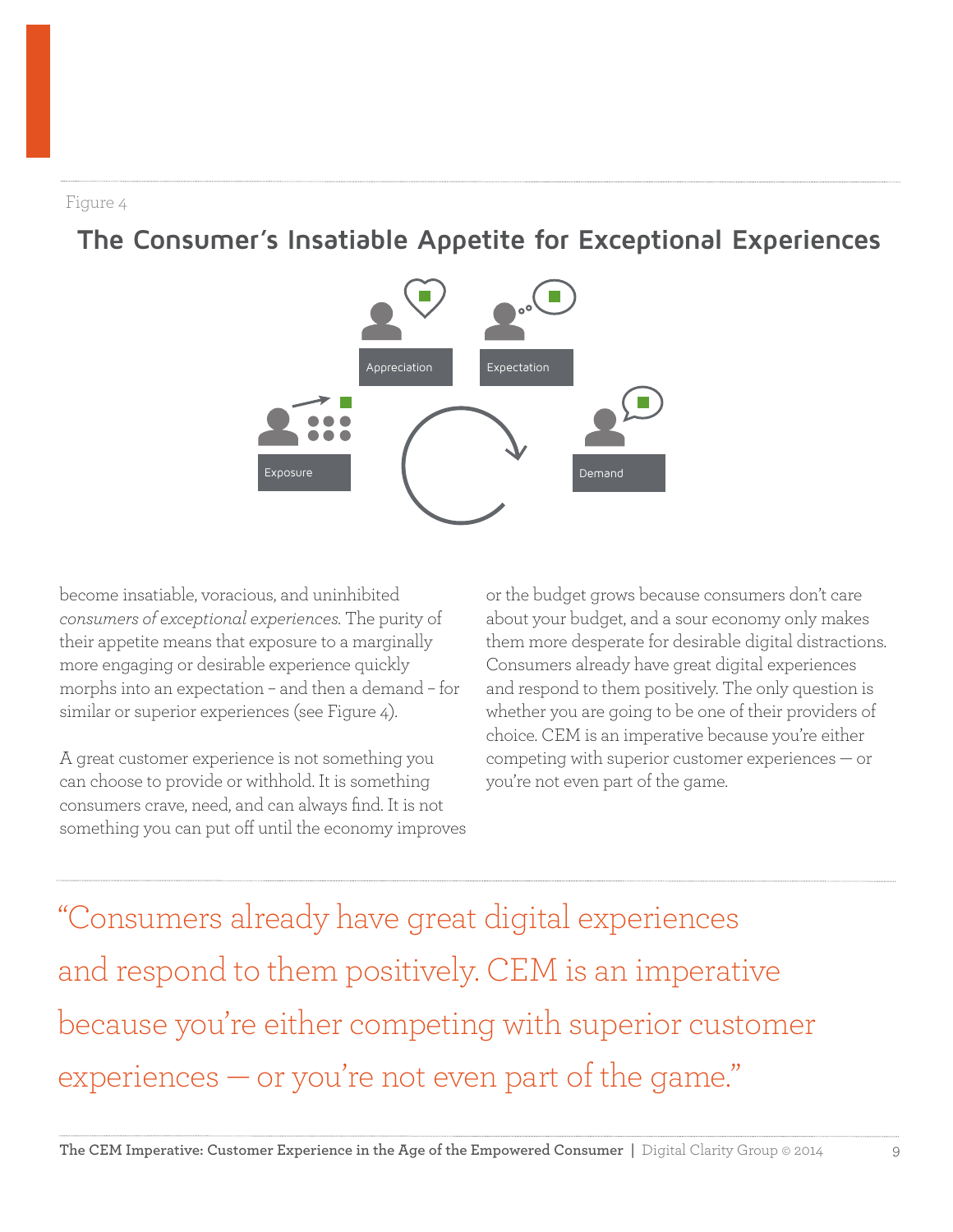## The Myth of Software Solutions

Creating, nurturing, and sustaining relationships with customers and other constituents via digital channels and devices grows harder and more complex every day. As the number of touch points proliferates, the expectations of consumers escalate, and the battle for a sliver of their attention intensifies.

Whether web-centric or omnichannel, creating and managing digital experiences therefore involves an increasingly large ecosystem of software categories and specific applications, including web content management, recommendation engines, social media sentiment analysis tools, advanced analytics, digital asset management, and much more (see Figure 5). Marketers and other teams responsible for digital experiences have had to assume a larger role in the evaluation and selection of such software solutions.<sup>17</sup>

Vendors offer these software solutions. Analysts evaluate them. Consultants will help you pick the software solution that addresses your needs. But there is one problem: At least in the context of customer experience management, *software is not a solution.*

No matter how thoroughly you identify your core business requirements and how accurately you select a product that will support and enable them, software cannot even begin to contribute to the solution without three service-centric activities.

### The indispensable "three I's"

Software contributes to a genuine CEM solution only when it has been implemented, integrated, and incorporated into well-conceived processes that support customer experience goals:

- Implementation. It is a truism that software is not a solution but a tool, and that its impact depends on how it is put to use. But in fact, software isn't even a tool until it is installed and implemented into its operating environment.
	- Integration. First-generation content systems were often implemented and used as standalone applications, which reflected the fact that organizations often treated websites as

Figure 5



## **Selected Elements of the CEM Software Ecosystem**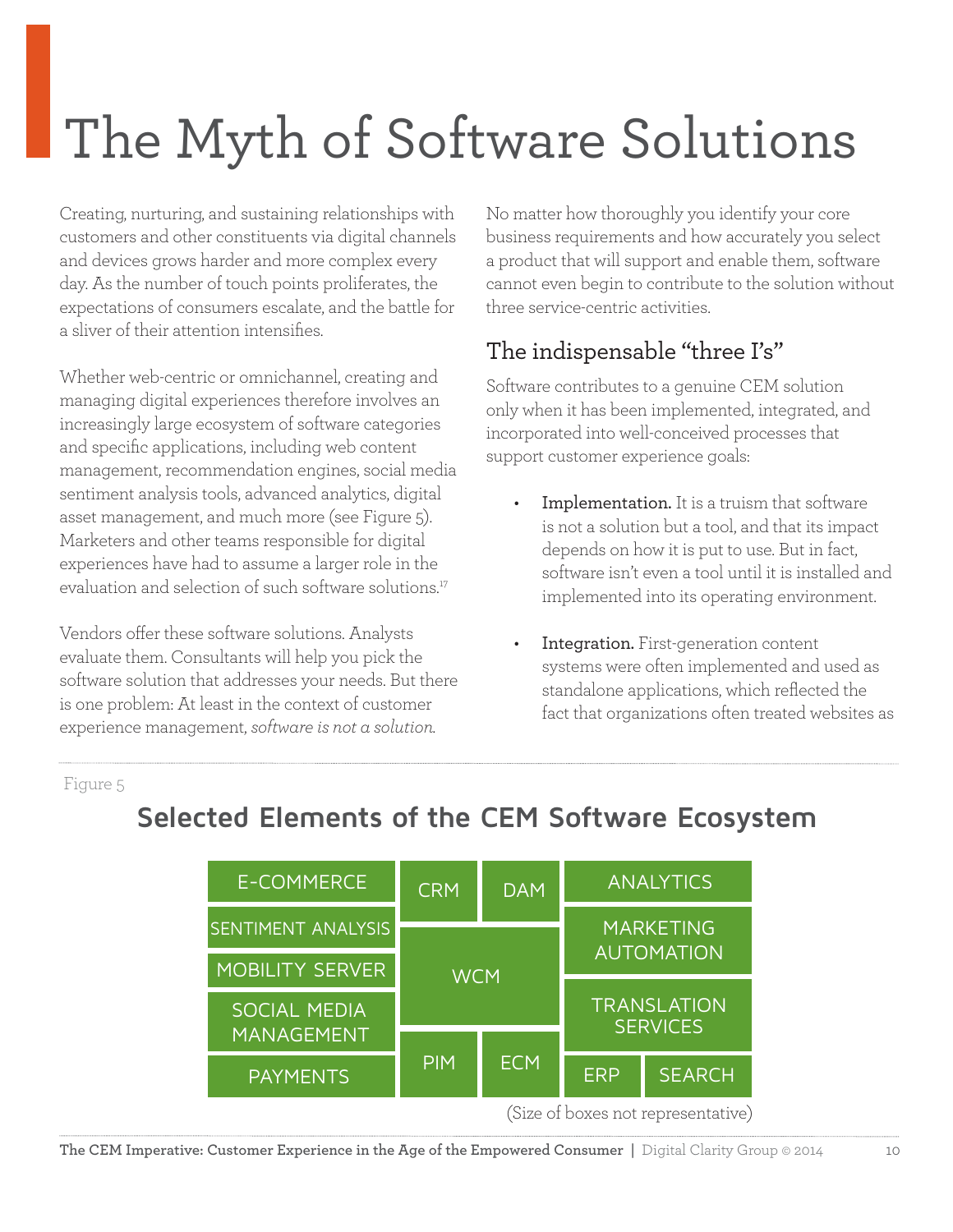incidental to the core business. Today, WCM, analytics, campaign tools, and other CEM applications must be extensively integrated with each other, as well as with infrastructure and enterprise applications (so-called systems of record) that may be located in the cloud and on-premises.

• Incorporation into ongoing and optimized processes. The "go live" date of a CEM initiative is not the end, nor the beginning of the end, nor (with apologies to Churchill) even the end of the beginning. The pace of change and the power of consumers render a CEM initiative so dynamic that it approaches volatility. It must be constantly monitored, carefully analyzed, and incessantly optimized.

As the number and variety of software applications supporting a business process increases, so does the role of the "three I's" – and not just proportionally, but at a multiple that reflects the growing complexity of the overall solution.

In other words, the more software you need, the less important it becomes to your overall success.

The role of the software (and of the vendor selection process) is diminished in comparison with the role of implementation, integration, and incorporation of the software into a complete solution.

"The more software you need, the less important it is to your overall success."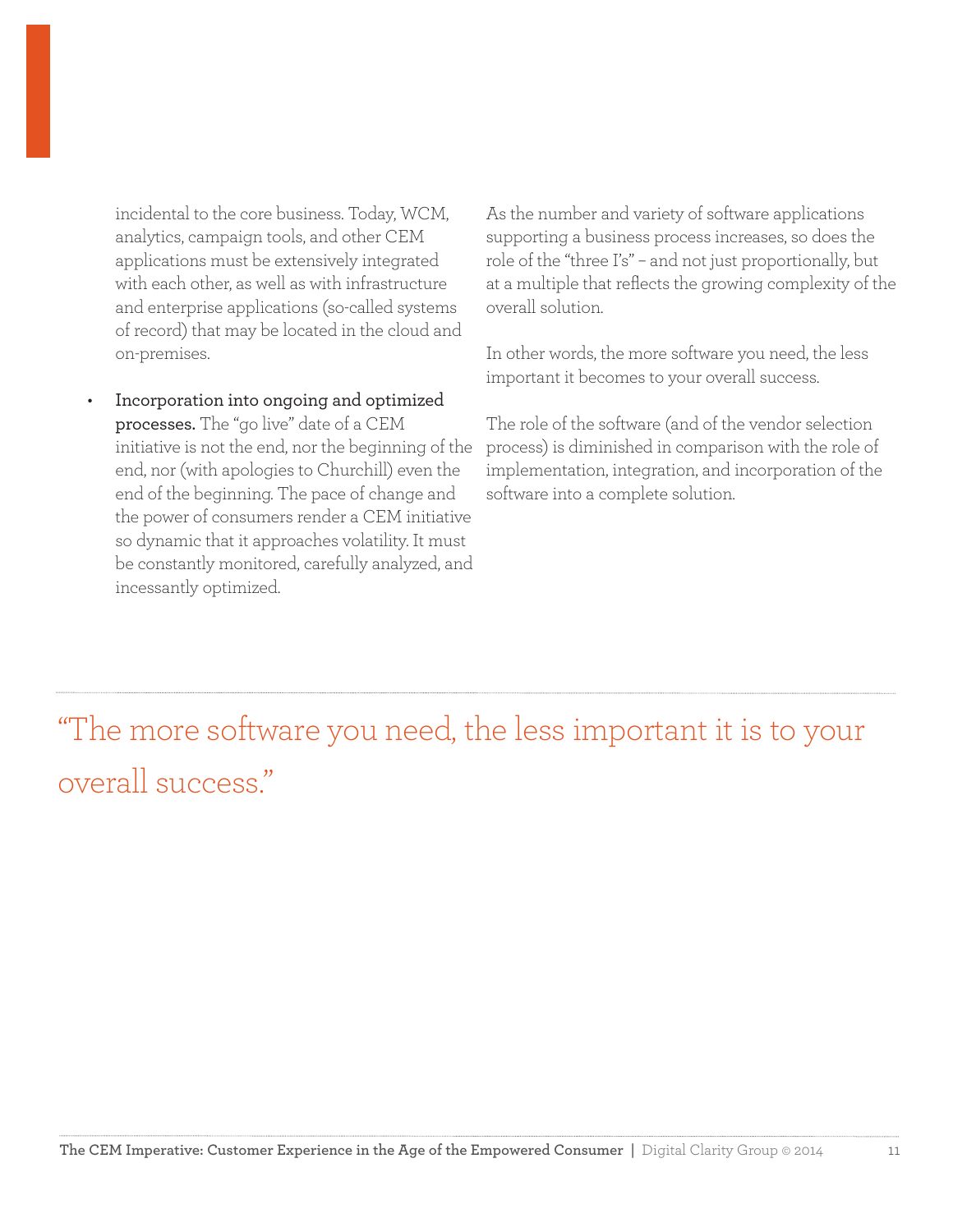## The Growing Role of Service Providers

In the web-centric era, every aspect of the three I's was relatively simpler. Implementation entailed installing and configuring the web content management system. Integrations were limited in number and did not change frequently. And the launch date of a new or revised website was often considered the end of a project. To be sure, the properties might be revised as a result of insights from web analytics, but with the exception of some e-commerce sites, the incorporation of the site into dynamic and complex business operations was minimal.

In the era of customer experience management, the ability to design, deliver, and (crucially) continue to operate, nurture, and optimize a comprehensive solution for customer engagement is orders of magnitude more complex. CEM is not merely a somewhat harder version of WCM. Every aspect of an initiative, from user research and initial design to system integrations and optimization, must be richer, faster, and more sophisticated. Interactions must be planned for multiple, segmented customer journeys, not just "site visitors." Analytics are now so rich – and the available data so big – that they can and

should drive virtual real-time responses. Previously siloed channels, such as direct mail, broadcast advertising, the web, and face-to-face encounters – even if they are "islands of excellence" – must now transform into cohesive, coherent, and consistent experiences. And all of the technologies, processes, and workflows that enable CEM must be designed and built in such a way that they are flexible and adaptable in the face of rapidly changing conditions.

In the web-centric era, projects were regularly completed by a combination of internal IT resources and the software vendor's professional services team (or its designated partner). With very rare exceptions, this is no longer sufficient. CEM is so new, hard, and complex that nearly all organizations must draw on third-party service providers to deliver or supplement skills in research, strategy, design, technology, organizational change, and much more. In short, service provider partners increasingly supply an indispensable ingredient in any CEM endeavor.

## "CEM is not merely a somewhat harder version of WCM."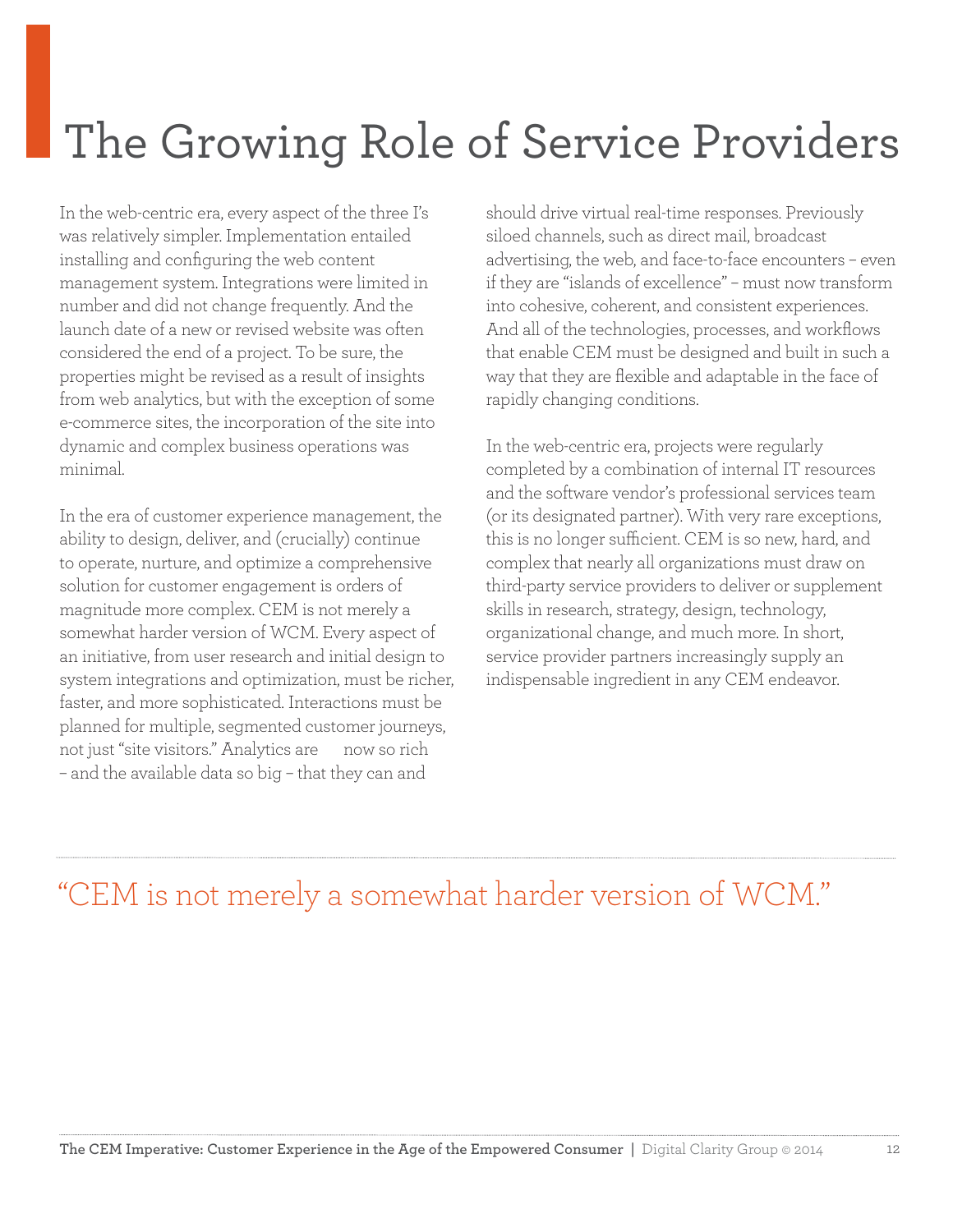## Conclusion: What It Means

Here are three inconvenient truths.

First, mastering customer experience management is an imperative, because the quality of the experiences you offer and support will increasingly determine the fate of your company.

Second, the CEM Imperative is not a prediction. Consumers expect rich experiences today, and they are growing ever less tolerant of deficient engagement – and of disengaged brands.

Third, you can't go it alone. CEM is hard, complicated, and new. While the discipline of customer experience management has existed in various forms for decades, it is the recent empowerment of consumers by social and mobile connectivity that now makes CEM an essential element of business success. Very few organizations have all of the resources necessary to devise and execute CEM strategies. Most companies should, and will, turn to external service providers (digital agencies, system integrators, consultants, etc.), at least in the initial phases.

### The indispensable role of "experimence"

The impact of previous waves of technology disruption, such as desktop computing and the World Wide Web, played out over ten or fifteen years, if not more. Most organizations could wisely sit back, allow early adopters to explore the new territory, and wait for the emergence of proven best practices.

That luxury has since been swamped by the accelerating pace of change and the insatiable demands of empowered consumers. Today, waiting for "best practices" to show the way forward is only

a sure route to business irrelevance. (If and when best practices do emerge, moreover, they will no longer be applicable to the rapidly changing conditions.)

CEM is not a tool, a software suite, or a job category that you can "hire in." It is an aptitude, a companywide disposition, and in the strict sense of the word, a practice. Like any valuable endeavor, it must *be practiced*, constantly and intensely, in order to develop and refine the skill and build the corporate "muscles" for CEM. In the absence of guidebooks and proven ROI – and in the context of more frequent and more powerful disruptions – organizations have no choice but to embrace a culture of experimentation.

Some of these experiments, perhaps many of them, will fail. The key is to extract the maximum business value out of every experiment, regardless of its outcome. Proponents of the "lean" approach, one of the foremost methodologies for rapid, iterative experimentation, speak of a process of "validated learning."18 In short, an experiment that fails but produces knowledge is actually a success; one that ends in success without insight is a true failure, if not just a waste of time. "*Experimence*" is not an elegant term, but it nicely captures this indispensable combination of ongoing *experiments* that are grounded in, and constantly inform and optimize, the actual customer *experience* with your company or brand.<sup>19</sup>

The important thing is to get started, before it is too late. Many companies today remind us of Wyle E. Coyote. In his passionate and persistent pursuit of the Roadrunner (i.e., business success), the Coyote often finds that he has run right off of the edge of a cliff. Contrary to the laws of physics, he can momentarily avoid falling by frantically flapping his arms or churning his legs. But inevitably, he plunges to the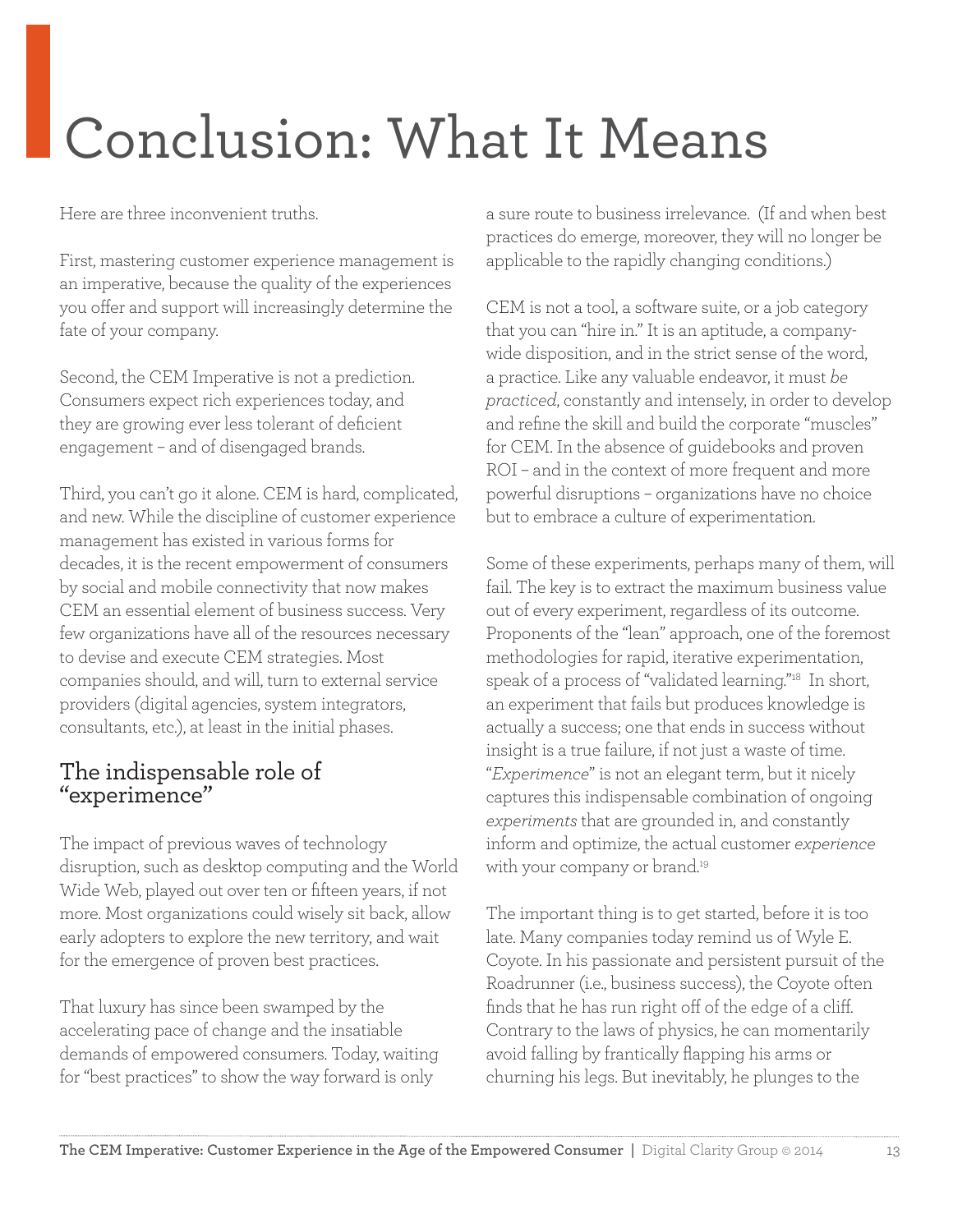desert floor. Similarly, too many organizations have continued to follow the straight path of business as usual, without noticing that digital disruption has removed the ground from beneath their feet. As Clayton Christensen has said, "You may hate gravity, but gravity does not care."20 Think of the CEM Imperative as gravity.

"As Clayton Christensen has said, 'You may hate gravity, but gravity does not care.' Think of the CEM Imperative as gravity."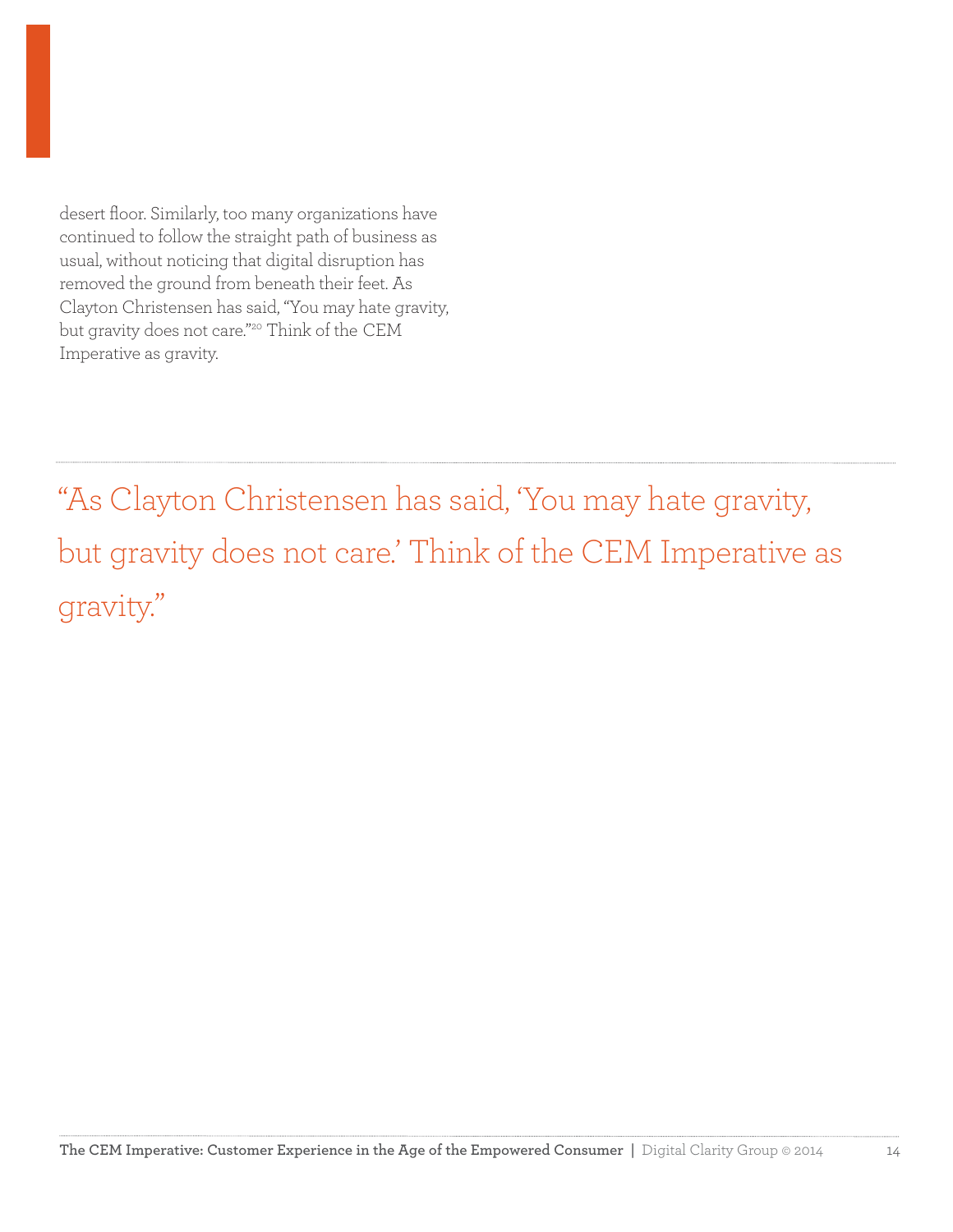# Endnotes

- 1 As explained in what follows, the current notion of CEM both responds to and leverages the disruptive forces, such as mobile and social computing, that have wholly transformed business relationships in the last few years. It is therefore related to, but fundamentally different from, established business disciplines of managing customer experience (usually abbreviated CX) that pre-date these digital disruptions.
- 2 This survey was conducted by Harris Interactive in 2011 and commissioned by RightNow, which was later acquired by Oracle. Selected findings are available at http://www.slideshare.net/RightNow/2011-customer-experience-impactreport.
- 3 Ibid.
- 4 Ibid.
- 5 O'Keeffe & Company surveyed 1,342 senior executives in August and September 2012. The study was commissioned by Oracle. For a review of the findings on Forbes.com, see http://www.forbes.com/sites/ oracle/2013/02/06/10-reasons-why-ceos-dont-understand-their-customers/.
- 6 Ibid. Recall that according to the Harris Interactive survey, 89% of consumers said they will abandon a brand on the basis of a poor experience (see note 1).
- 7 The New York Times, "The Bar Code That Tells You How Much Water, Light and Fertilizer," May 5, 2011. See http://www.nytimes.com/2011/05/06/business/ media/06adco.html?\_r=0.
- 8 Digital Clarity Group's Customer Engagement Maturity Model outlines the technologies and processes that enable effective engagement. See Cathy McKnight's DCG Insight Paper, "Assessing and Improving Your Customer Engagement Maturity," available at www.digitalclaritygroup.com.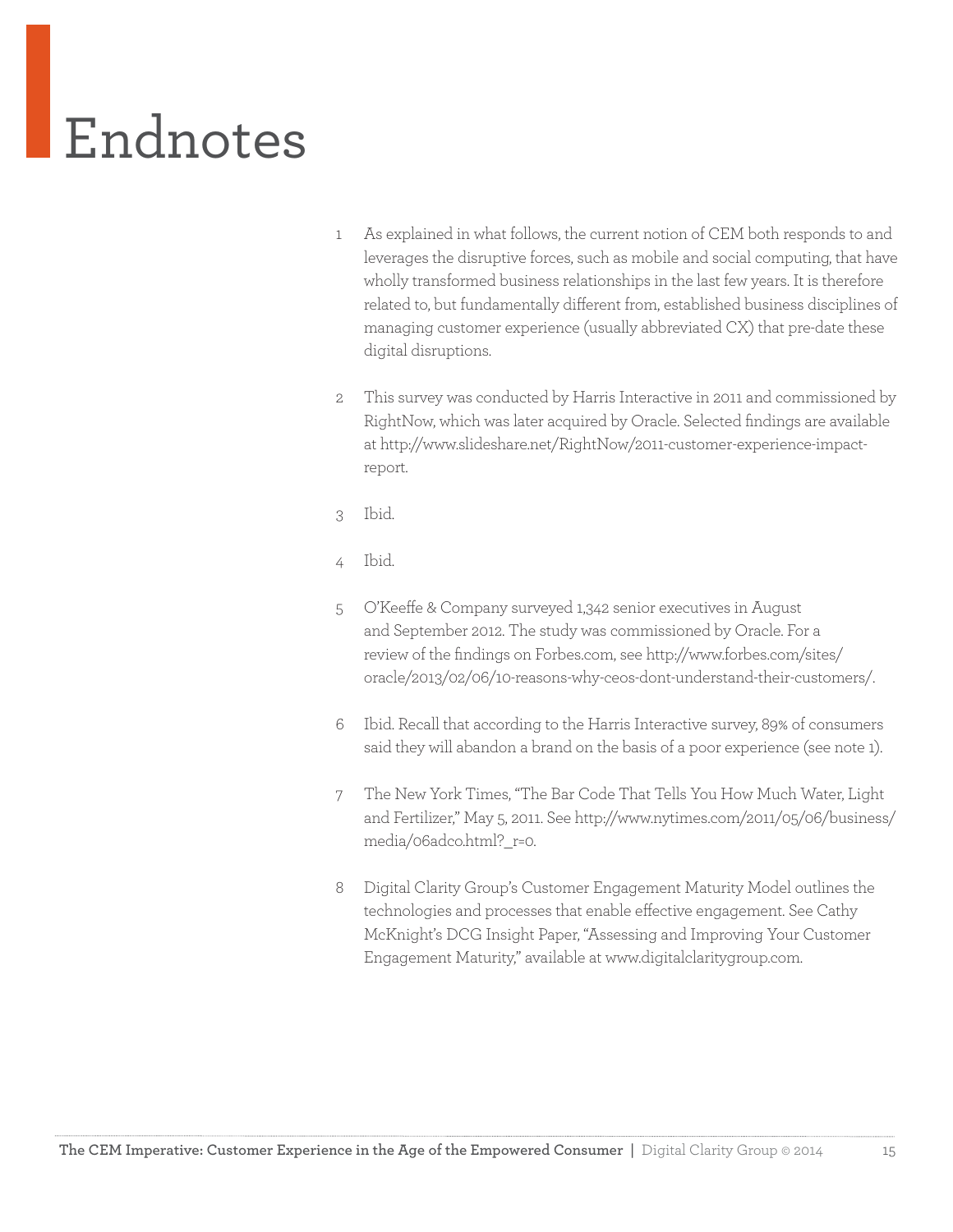- 9 For a thorough analysis of the phenomenon of experience, see Anna Snel's "For the Love of Experience: Changing the Experience Economy Discourse" (2011). It is available for download at http://dare.uva.nl/record/390030. Bruce Temkin discusses customer experience and CEM in this blog post: http:// experiencematters.wordpress.com/2008/08/06/what-the-heck-is-customerexperience/.
- 10 Christine Crandell argues that customer experience "is not managed but aligned to and part of the strategy process." See this blog post: http://www. forbes.com/sites/christinecrandell/2013/01/21/customer-experience-is-it-thechicken-or-egg/.
- 11 Michael Assad has argued (wrongly) that "there's no such thing as CXM," which he equates with CEM. More information: http://www.cmswire.com/cms/ customer-experience/theres-no-such-thing-as-cxm-019921.php.
- 12 The fact that companies so often buy products and services that they don't really need, can't use, or that don't fit is testimony to the poor quality of most selection processes. For detailed insights into how to do the selection process properly, watch the video "How to Select a CMS" at http://digitalclaritygroup. com/.
- 13 Lou Carbone developed "total experience management" in the 1980s and claims that Experience Engineering, the company he founded in 1992, was "the first company dedicated solely to the science of customer experience." See http://www.expeng.com/our-history.html. The study and practice of user experience (UX) has existed even longer. For more on the analysis of the relationship between UX and CEM, read this blog post: http://informaat.com/ blog/customer-experience-the-natural-ally-for-ux-in-business.php.
- 14 See *Empowered*, by Josh Bernoff and Ted Schadler, Harvard Business Review Press, 2010.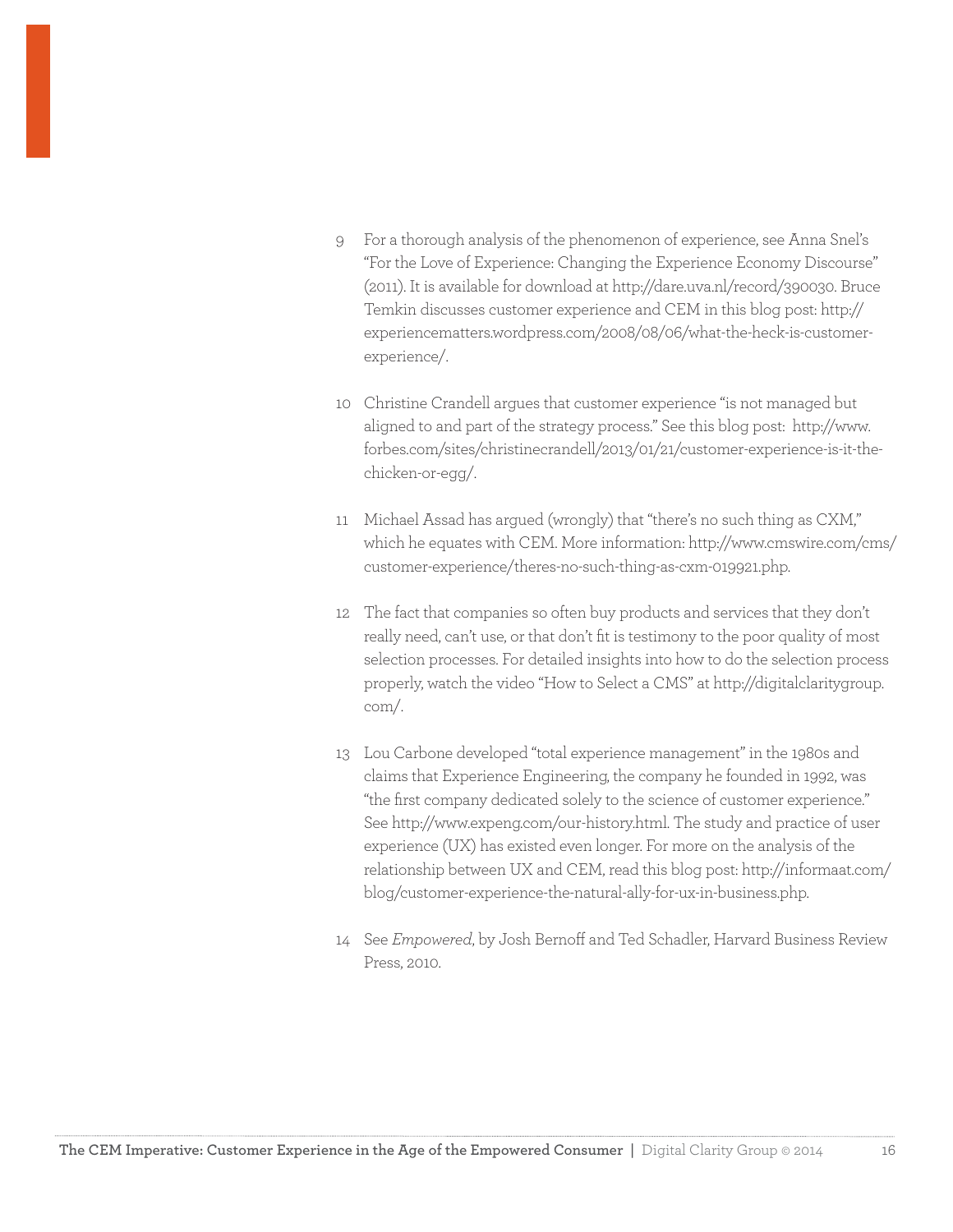- 15 If you don't recognize the reference for that, you need more help than can be provided by an endnote. Call us.
- 16 For a detailed analysis of how the "mobile shift" initiates ubiquitous connectivity, see Tim Walters' DCG Insight Paper, "Understanding the 'Mobile Shift': Obsession with the Mobile Channel Obscures the Shift to Ubiquitous Computing." For the impact of ubiquity on content strategies and omnichannel engagement, see the companion DCG Insight Paper, "Web Ubiquity Calls for an 'Experience Tier'." Both papers are available at www. digitalclaritygroup.com.
- 17 See Robert Rose's blog post, "If the CMO is the New CIO, We Should All Say Uh-Oh!" at http://www.digitalclaritygroup.com/blog/cmos-cio-uh-oh/.
- 18 For a brief overview of the "lean startup" methodology and the case for why it is now equally applicable to established companies – see the blog post by Tim Walters, "We're All Lean Startups Now," at http://blogs.forrester.com/ tim\_walters/12-05-01-were\_all\_lean\_startups\_now. For a discussion of the role of experimentation and validated learning by one of the "founders" of the lean methodology, see the video "The Lean Startup: Innovation Through Experimentation," at http://www.youtube.com/watch?v=i65PaoTlVKg.
- 19 Robert Rose explains how to embrace chaos and uncertainty in his DCG Insight Paper, "Content, Context, and Chaos: How Marketing Must Change to Deliver Customer-centric Systems of Engagement." See also his paper "Built to Change: New Models for Managing Consumer Engagement" and Allen Bonde's DCG Insight Paper, "The Market Within: Creating a More Responsive Social Business by Treating Employees Like Customers." All are available at www.digitalclaritygroup.com.
- 20 One version of Christensen's oft-quoted remark is available in an interview at http://stevebuttry.wordpress.com/2014/01/23/christensen-disruption-likegravity-doesnt-care-if-you-dont-think-it-will-pull-you-down/.